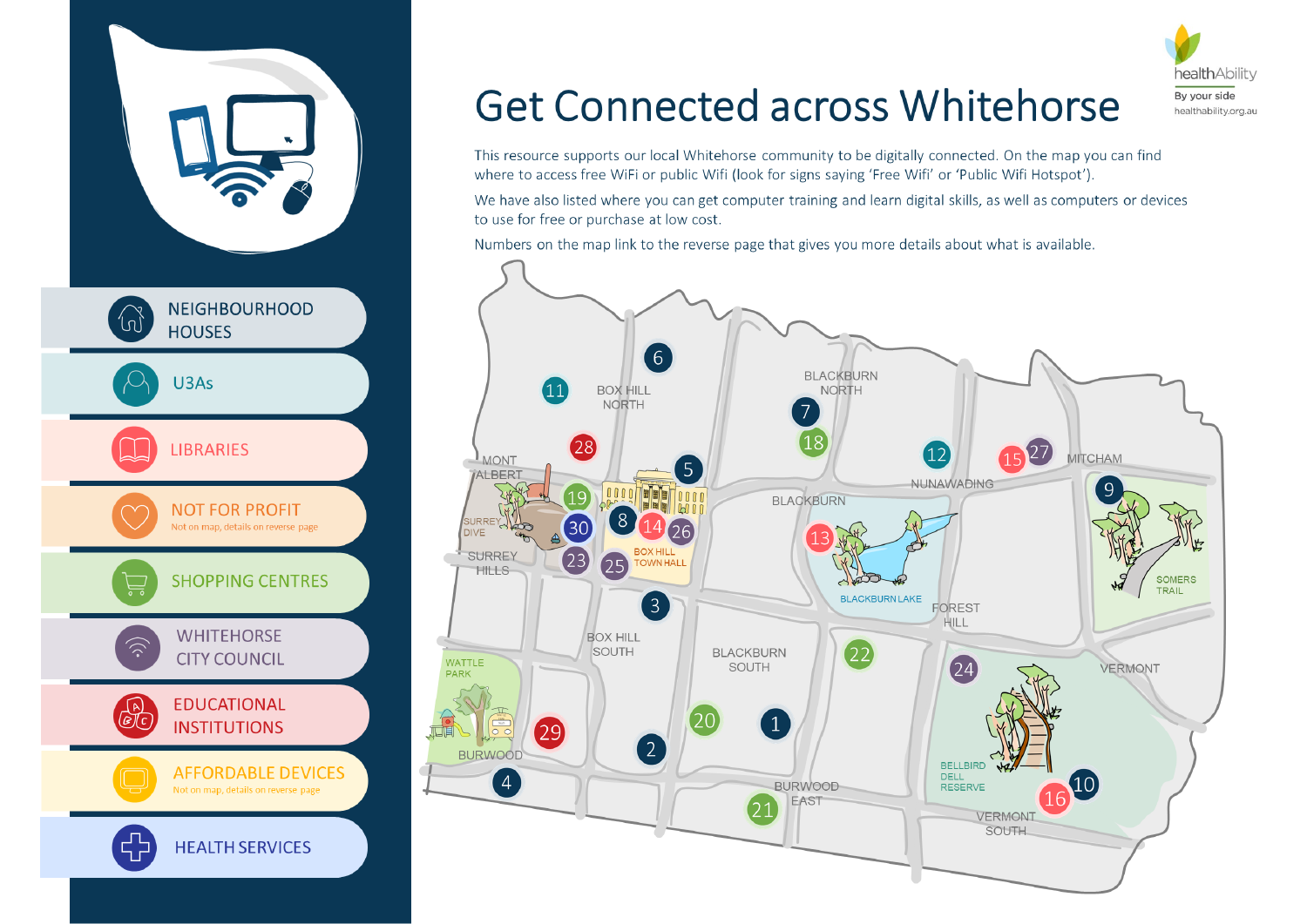|                                                                  |                                                                                                                                          | <b>FREE WIFI</b>                    | <b>DEVICES</b><br><b>AVAILABLE</b>           | <b>TRAINING &amp;</b><br><b>MENTORING</b>                                                                                                |
|------------------------------------------------------------------|------------------------------------------------------------------------------------------------------------------------------------------|-------------------------------------|----------------------------------------------|------------------------------------------------------------------------------------------------------------------------------------------|
| 87 Eley Road,<br><b>Blackburn</b>                                | 1. AVENUE NEIGHBOURHOOD HOUSE @ ELEY<br>9808 2000<br>info@theavenue.org.au<br>www.theavenue.org.au<br>2. BENNETSWOOD NEIGHBOURHOOD HOUSE | Password<br>from<br>reception       | Onsite<br>computers<br>and ipads             | • 1:1 and group sessions<br>• ACFE subsidised<br>training. Eligibility<br>criteria                                                       |
| 7 Greenwood<br>Street,<br><b>Burwood</b>                         | 98880234<br>info@bennettswoodnh.org.au<br>bennettswoodnh.org.au<br>3. BOX HILL SOUTH NEIGHBOURHOOD HOUSE                                 | <b>Seniors</b><br>internet<br>kiosk | Onsite<br>laptops                            | $\bullet$ 1:1 sessions<br>• Be Connected Program<br>(50+, free) onsite / Zoom                                                            |
| 47 Kitchener<br>Street,<br><b>Box Hill South</b>                 | 9898 8270<br>bhsnh@netspace.net.au<br>www.bhsnh.org.au<br>4. BURWOOD NEIGHBOURHOOD HOUSE                                                 | Password<br>from<br>reception       |                                              | $\bullet$ 1:1 sessions                                                                                                                   |
| 1 Church Street,<br>Burwood                                      | 9808 6292<br>burwoodn@bigpond.net.au<br>www.burwoodneighbourhoodhouse.<br>org.au                                                         |                                     | Onsite<br>laptops and<br>computers           | • 1:1 and group sessions<br>• Be Connected (50+, free)                                                                                   |
| 5. CLOTA COTTAGE<br>33 Clota Ave,<br><b>Box Hill</b>             | 9899 0062<br>admin@clotacottage.org.au<br>www.clotacottage.org.au                                                                        | Password<br>from<br>reception       | Laptops and<br>ipads for<br>class use        | • 1:1 and group sessions<br>(including Chinese<br>sessions)<br>• ACFE subsidised<br>training.                                            |
| 57 Linda Ave,<br><b>Box Hill North</b>                           | 6. KERRIMUIR NEIGHBOURHOOD HOUSE<br>9899 7660<br>info@kerrimuirhouse.org.au<br>www.kerrimuirhouse.org.au                                 | Password<br>from<br>reception       |                                              | • Be Connected Program<br>(50+, free) by phone                                                                                           |
| 7. KOONUNG COTTAGE                                               |                                                                                                                                          |                                     |                                              |                                                                                                                                          |
| 109 Koonung<br>Road,<br><b>Blackburn North</b>                   | 9878 6632<br>info@koonungcottage.org.au<br>www.koonungcottage.org.au                                                                     | Yes                                 |                                              | None at present                                                                                                                          |
|                                                                  | 8. LOUISE MULTICULTURAL COMMUNITY CENTRE                                                                                                 |                                     |                                              |                                                                                                                                          |
| Suite 8, Town<br>Hall Hub,<br>27 Bank Street,<br><b>Box Hill</b> | 9285 4850<br>info@louise.org.au<br>www.louise.org.au                                                                                     | Password<br>from<br>reception       | Onsite<br>tablets,<br>computers<br>and ipads | • 1:1 and group session<br>(English, Cantonese,<br>Mandarin, Egyptian,<br>Croatian sessions)<br>• Be Connected Program<br>$(50+$ , free) |
|                                                                  | 9. MITCHAM COMMUNITY HOUSE                                                                                                               |                                     |                                              |                                                                                                                                          |
| 19 Brunswick<br>Road, Mitcham                                    | 9873 4587<br>info@mitchamcommunityhouse.org<br>www.mitchamcommunityhouse.org                                                             | Password<br>from<br>reception       |                                              | • Group sessions<br>• ACFE subsidised<br>training. Eligibility<br>criteria                                                               |
|                                                                  | 10. VERMONT SOUTH LEARNING CENTRE                                                                                                        |                                     |                                              |                                                                                                                                          |
| 1 Karobran Drive,<br>Vermont South                               | 9803 2335<br>info@vslc.org.au<br>www.vslc.org.au                                                                                         | Password<br>from<br>reception       |                                              | • ACFE subsidised<br>training. Eligibility<br>criteria<br>• Be Connected Program<br>(50+, free) onsite/phone                             |

## U3A

| 11. BOX HILL U3A                            |                                                               | <b>FREE</b><br><b>WIFI</b> | <b>DEVICES</b><br>AVAILABLE | <b>TRAINING &amp;</b><br><b>MENTORING</b> |
|---------------------------------------------|---------------------------------------------------------------|----------------------------|-----------------------------|-------------------------------------------|
| 29 Strabane<br>Ave, Box Hill                | 9898 3336<br>in-<br>fo@u3aboxhill.com.au<br>u3aboxhill.com.au | Password                   | Own device<br>required      | • Group<br>sessions                       |
| 12. U3A NUNAWADING                          |                                                               |                            |                             |                                           |
| 96-106<br>Springvale<br>Road,<br>Nunawading | 9878 3898<br>admin@u3anunawad<br>ing.org.au<br>u3anunawad-    | <b>Yes</b>                 | Own device<br>required      | • Group<br>sessions online                |

| LIBRARY                                                                                        |                                                                  |                                                                                                                                                                                                                         |                                                                  |                                                                                   |
|------------------------------------------------------------------------------------------------|------------------------------------------------------------------|-------------------------------------------------------------------------------------------------------------------------------------------------------------------------------------------------------------------------|------------------------------------------------------------------|-----------------------------------------------------------------------------------|
|                                                                                                | <b>13. BLACKBURN LIBRARY</b>                                     | <b>FRFF</b><br><b>WIFI</b>                                                                                                                                                                                              | <b>DEVICES</b><br><b>AVAILABLE</b>                               | <b>TRAINING &amp;</b><br><b>MENTORING</b>                                         |
| Corner<br><b>Blackburn</b><br>and Central<br>Road,<br>Blackburn<br><b>14. BOX HILL LIBRARY</b> | 9896 8400<br>bla@wml.vic.gov.au                                  | Opening<br>hours.<br><b>WMI</b><br>membership<br>and pin<br>required<br>(membership<br>is free and<br>open for all<br>Victorian<br>residents).<br>Connect to<br>WIFI with own<br>device or use<br>library<br>computers. | Onsite                                                           | Published on<br>website                                                           |
| 1040<br>Whitehorse<br>Road, Box<br>Hill                                                        | 9896 4300<br>box@wml.vic.gov.au<br><b>15. NUNAWADING LIBRARY</b> |                                                                                                                                                                                                                         | computers.<br>Turn up or<br>can pre-book<br>for $60$<br>minutes. | https://<br>www.wml.vic.gov<br>.au/Services/<br>Events-Programs<br>Hard copy pro- |
| 397<br>Whitehorse<br>Road,<br>Nunawading                                                       | 9872 8600<br>nun@wml.vic.gov.au                                  |                                                                                                                                                                                                                         | Need WML<br>membership<br>and pin.                               | duced quarterly.<br>Classes held<br>across all<br>library venues.                 |
| <b>16. VERMONT SOUTH LIBRARY</b>                                                               |                                                                  | Copying,                                                                                                                                                                                                                |                                                                  |                                                                                   |
| Pavey Place,<br>Vermont<br>South                                                               | 9872 8650<br>ver@wml.vic.gov.au                                  | printing and<br>scanning for a<br>cost.                                                                                                                                                                                 |                                                                  |                                                                                   |

## NEIGHBOURHOOD HOUSES

FREE WIFI

## 28. BOX HILL INSTITUTE

465 Elgar Road, Box Hill

Staff and students only.

### 29. DEAKIN UNIVERSITY

4 hours WIFI - complete online form with email

221 Burwood Hwy, Burwood

|                                                       |              | <b>FRFF WIFI</b>                                |
|-------------------------------------------------------|--------------|-------------------------------------------------|
| <b>18. BLACKBURN NORTH</b>                            |              |                                                 |
| 66-104 Springfield<br>Road, North<br><b>Blackburn</b> | 9878 4233    | Sign in with<br>email                           |
| <b>19. BOX HILL CENTRAL</b>                           |              |                                                 |
| 1 Main Street,<br><b>Box Hill</b>                     | 9843 3900    | Sign in with<br>email                           |
| <b>20. BRICKWORKS</b>                                 |              |                                                 |
| 70 Middleborough<br>Road, Burwood                     | 9258 1350    | Sign in with<br>email                           |
| 21. BURWOOD ONE                                       |              |                                                 |
| 172-210 Burwood<br>Hwy, Burwood                       | 0488 113 385 |                                                 |
| 22. FOREST HILL CHASE                                 |              |                                                 |
| 270 Canterbury<br>Road, Forest Hill                   | 9878 7111    | Sign in with<br>email, phone or<br>social media |

|                                    | <b>FREE WIFI</b>         |
|------------------------------------|--------------------------|
| 23. AQUALINK BOX HILL              |                          |
| 31 Surrey Drive, Box Hill          | Guest Wifi<br>in foyers, |
| 24. AQUALINK NUNAWADING            | cafes and<br>public      |
| Fraser Place, Forest Hill          | spaces.                  |
| 25. BOX HILL COMMUNITY ARTS CENTRE | 2 hour time<br>limit.    |
| 470 Station Street, Box Hill       | For                      |
| 26. BOX HILL TOWN HALL             | personal                 |
| 1022 Whitehorse Road, Box Hill     | use or to<br>complete    |
| 27. CIVIC CENTRE                   | Council<br>business.     |
| Nunawading                         |                          |

## NOT FOR PROFIT

| 17. LIVELY TECH HELP FOR SENIORS                      | <b>FREE</b> | <b>DEVICES</b>   | <b>TRAINING &amp;</b>                                                                                                     |
|-------------------------------------------------------|-------------|------------------|---------------------------------------------------------------------------------------------------------------------------|
|                                                       | <b>WIFI</b> | <b>AVAILABLE</b> | <b>MENTORING</b>                                                                                                          |
| 9070 4746<br>hello@lively.org.au<br>www.lively.org.au | N/A         | <b>No</b>        | Tech help at<br>home or a loca-<br>tion of choice.<br>\$45 per hour.<br>Can be funded<br>through My Aged<br>Care Package. |

## WHITEHORSE CITY COUNCIL

# EDUCATION